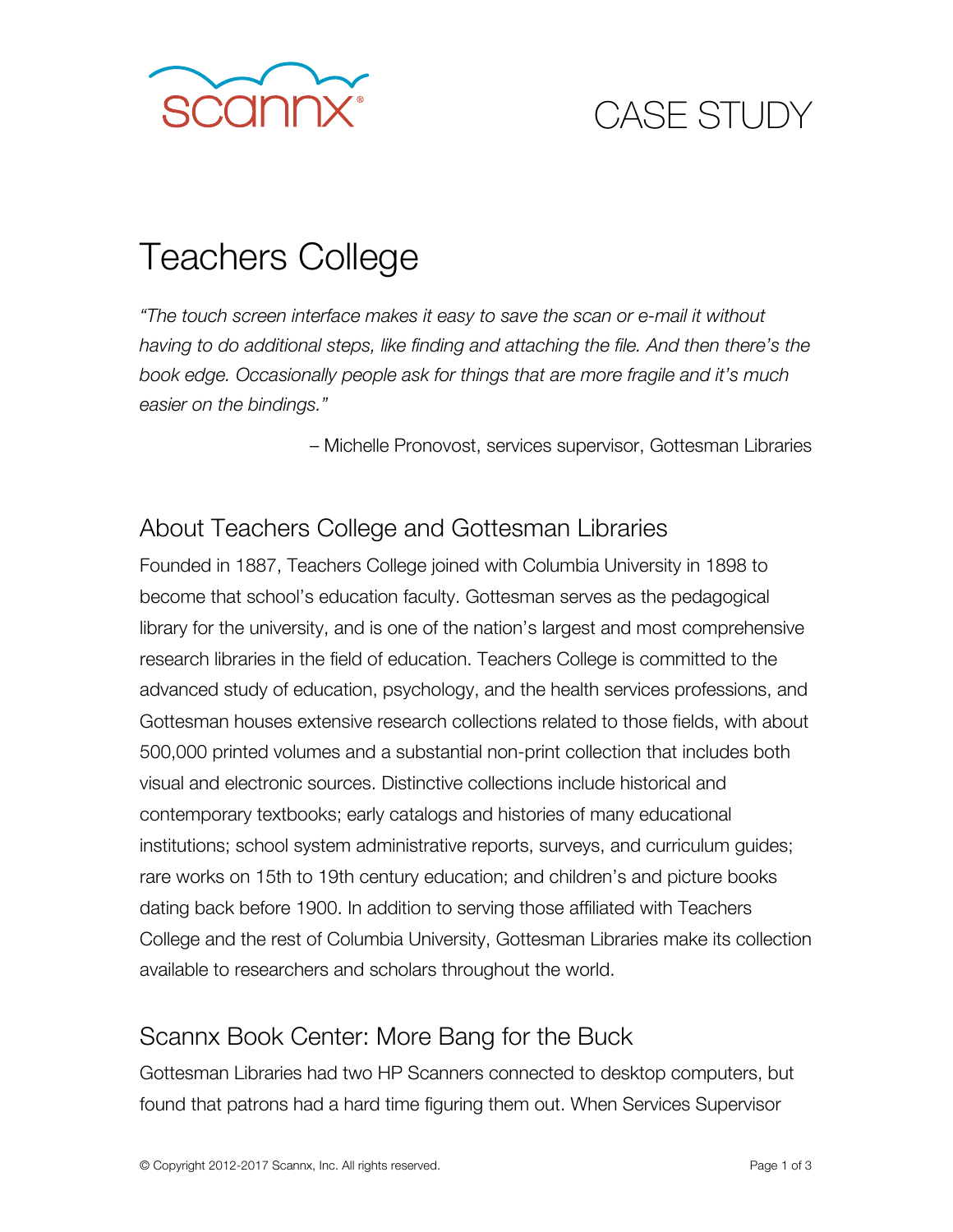

## CASE STUDY

Michelle Pronovost became a student at the Fashion Institute of Technology at State University of New York and started using the self-service scanner there. "I thought it would be great for us as well," she says.

They researched other scanning options, but found that the Scannx Book ScanCenter, with its combination of intuitive 15" touchscreen and oversized bookedge scanner, was the easiest-to-use option, and offered the biggest bang for the buck. "Some were way more expensive – probably double the price," said Pronovost. "The touchscreen interface makes it easy to save the scan or email it without having to do additional steps, like finding and attaching the file. And then there's the book edge. Occasionally people ask for things that are more fragile and it's much easier on the bindings."

Also, Scannx Book ScanCenter is the first self-service scanner that can send scans directly to a mobile device. "It seemed like a neat feature," said Pronovost. "Basically, we got that additional feature for the same price." And, while it may seem futuristic to some, Pronovost notices a lot of her fellow students are increasingly using tablets and smart phones for research.

Others are scanning to GoogleDocs, especially since the school recently partnered with Google so that every student who attends Teachers College gets a Gmail account. "It's nice that, with the e-mail and smart phone, and Google, there are so many other options," she said.

### Easy-to-Use and Easy on the Environment

Gottesman installed the Scannx Book ScanCenter in a study room near the circulation desk, assuming that students might have questions. But there haven't been any. "We've only gotten positive comments," said Pronovost. "We have a lot of students who are older and coming back to school that have a hard time with technology, but they haven't had problems with it either."